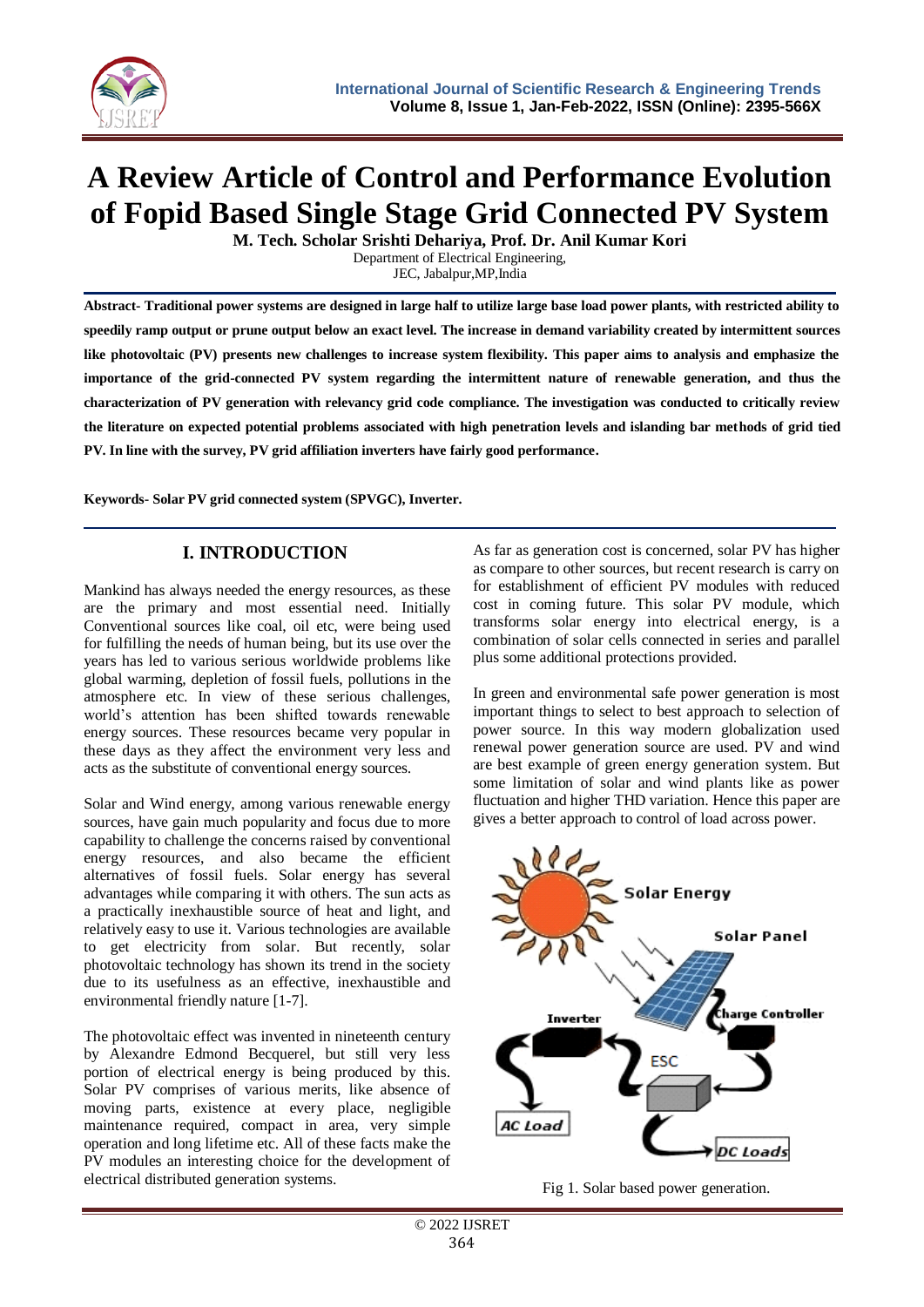

## **II. RESEARCH MOTIVATION**

Renewable energy resources are gaining more importance these days owing to the increasing energy demand, rising fuel cost, depletion of fossil fuels, and global warming (Gonzalez 2007). Among all the renewable energy resources, solar energy is very popular because sunlight is available throughout the year.

Owing to the technological advancement, the energy production cost of Solar Photovoltaic (SPV) system gets decreased (Rupees 80 lakhs per 100kW), but energy conversion efficiency of SPV system is only 12% to 20%. But optimal utilization of available solar energy has become inevitable in grid connected SPV system.

Hence, this research work focuses on performance improvement of SPV power conversion system with implementation of advanced power electronics technology.

#### **III. PV SYSTEM**

A solar cell, or photovoltaic cell (PV), is a device that converts light into electric current using the photovoltaic effect. The first solar cell was constructed by Charles Fritts in the 1880s.[7] The German industrialist Ernst Werner von Siemens was among those who recognized the importance of this discovery. [8] In 1931, the German engineer Bruno Lange developed a photo cell using silver selenide in place of copper oxide, [9] although the prototype selenium cells converted less than 1% of incident light into electricity. Following the work of Russell Ohl in the 1940s, researchers Gerald Pearson, Calvin Fuller and Daryl Chapin created the silicon solar cell in 1954.[10] These early solar cells cost US\$286/watt and reached efficiencies of 4.5–6%.[11]

In 1957, Mohamed M. Atalla developed the process of silicon surface passivation by thermal oxidation at Bell Labs.[12][13] The surface passivation process has since been critical to solar cell efficiency.<sup>[14]</sup>

The array of a photovoltaic power system, or PV system, produces direct current (DC) power which fluctuates with the sunlight's intensity. For practical use this usually requires conversion to certain desired voltages or alternating current (AC), through the use of inverters.[6] Multiple solar cells are connected inside modules. Modules are wired together to form arrays, then tied to an inverter, which produces power at the desired voltage, and for AC, the desired frequency/phase. [6]

Many residential PV systems are connected to the grid wherever available, especially in developed countries with large markets.[15] In these grid-connected PV systems, use of energy storage is optional. In certain applications

such as satellites, lighthouses, or in developing countries, batteries or additional power generators are often added as back-ups. Such stand-alone power systems permit operations at night and at other times of limited sunlight.

## **IV. LITERATURE REVIEW**

**Ahmed Hussain Elmetwaly, An Adaptive D-FACTS for Power Quality Enhancement in an Isolated Microgrid:** Technologies of microgrids (MGs) help power grid evolve into one that is more efficient, less polluting, reduced losses, and more flexible to provide energy consumers' want and need. Because of the nature of various renewable energy sources (RESs) integrated into the MGs such as variability and inability to accurately predict and control, different technical problems are created. Power quality is one of the most important issues to be addressed, especially harmonic distortion and voltage stabilization. Many devices have been proposed to improve these two aspects that may result from loads nonlinearity and sources uncertainty.

In this study, an adaptive switched filter compensator (ASFC) with developed proportional-integral-derivative (PID) controller is proposed to improve the overall dynamic performance of the MGs. The PID's controller gains are optimally tuned via the application of grasshopper's optimization algorithm (GOA) to act adaptively with self-tuning as the operating conditions may subject to change during MG operation. Different case studies are proposed to reveal the robustness of the presented ASFC on harmonic mitigation, dynamic voltage stabilization, reactive power compensation and power factor improvement considering the features of RESs such as variations of wind speed, solar PV irradiation and temporary fault conditions.

A distribution synchronous static compensator (D-STATCOM), as one of the most popular D-FACTS, with optimal tuned PID controller by using the GOA is also proposed. To validate both the proposed ASFC topology and the modified D-STATCOM, comparative studies including what has been published in literature are examined by using MATLAB/Simulink platform. The results advocate the effectiveness, robustness and latency of the proposed devices.

**Abhilash Sen, A comparative analysis between two DPFC models in a grid connected Hybrid Solar- Wind Generation system:** In this paper a detailed performance analysis between two different models of Distributed Power Flow Controller (DPFC) is performed. The first type being the normal Distributed Power Flow Controller using batteries and the second type obtained by utilizing an extra three faze converter in place of the batteries. The system in study is a Hybrid Solar-Wind Generation system integrated with the Grid. The effect of the two models on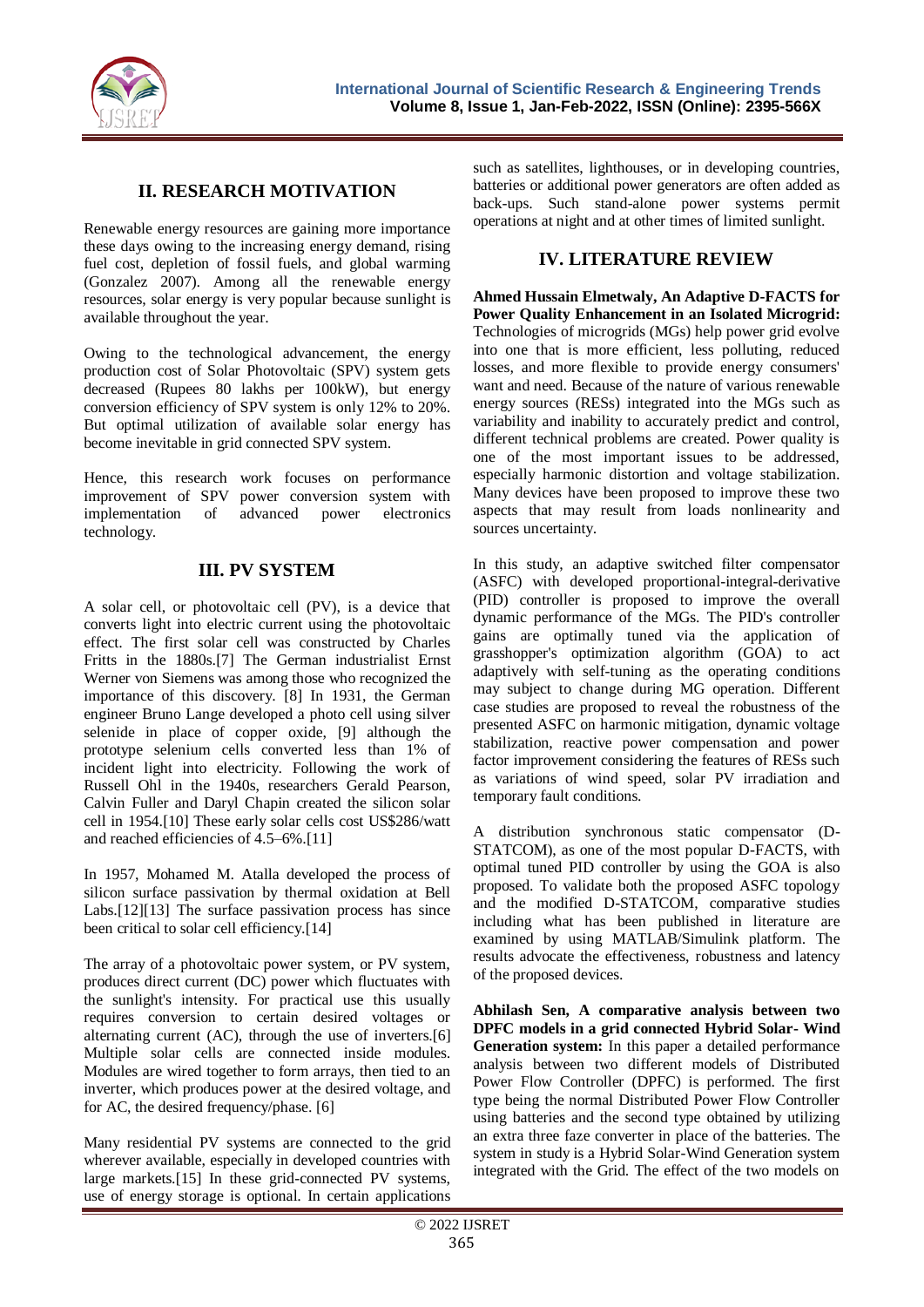

the Hybrid System is studied in detail using results obtained from MATLAB/Simulink platform.

**Milad Farsi, Nonlinear Optimal Feedback Control and Stability Analysis of Solar Photovoltaic Systems:** The efficiency of solar photovoltaic (PV) systems is directly affected by the convergence and steady-state responses of the implemented control method. In this paper, considering the nonlinearity appearing in the model of the solar PV system, we employ a nonlinear optimal feedback control scheme to deal with the oscillations around the maximum power point (MPP) of the system, induced by the chattering phenomenon in the control. Taking into account the improved transient response and flexibility, brought by including the cross-weighting terms in the cost functional, we develop an optimal control framework with a nonquadratic cost for addressing the MPP tracking (MPPT) problem of the solar PV system.

Exploiting the fact that a Lyapunov function candidate can be considered as the steady-state solution of the Hamilton-Jacobi-Bellman (HJB) equation, we obtained the optimal feedback controller via minimizing the resultant Hamiltonian. The stability analysis of the closed-loop system is done for the obtained control law with a guaranteed performance measure. Moreover, to enhance the practicality of the obtained control law, we present two procedures to implement the obtained control scheme under nonuniform insolation and as a model-free approach, separately.

To demonstrate the merits of the proposed framework, the obtained optimal feedback control, together with the partial shading condition and model-free approach, is simulated under various weather conditions. The optimal approach illustrates an improved performance in terms of the convergence rate and the amplitude of oscillations around the MPP, compared to existing results in the literature.

**Shital Thorat, Improvement of Power Transfer Capability of Grid Employing Solar Farm as STATCOM:** This paper introduces a modem method of utilizing PV solar inverter as static synchronous compensator, for increasing power transfer capability of the interconnected grid. The solar farm generates active power at day time and totally idle at night time The entire PV farm utilizes voltage controller and damping controller for increasing power transfer capacity during the time period. The capacity of inverter left after the active power production at day time which is used to accomplish the above objectives. This novel control concept of PV solar farm improves power transfer capacity, therefore other additional flexible AC transmission system controllers or series/shunt capacitors are not required.

**Kurian Kevin, Micro Grid: An Energy Efficient Approach for Modern Power System:** Renewable Energy Generation is a fast growing field of study under Power System Engineering. Renewable Energy has gained much popularity due to the fact that it can be easily setup near load centres and have very low running cost. Renewable Energy Generation also has the added advantage that it is environment friendly and will help in sustained development. This paper intends to study the interaction of multiple renewable sources when it is operated together to supply AC as well as DC Loads. This paper studies the behaviour of micro-grid in grid connected mode of operation. Bi-Directional operation of converter is also studies using decoupled vector control. Centralized Micro-Grid Controller is used for the Energy Management of the test system. Solar and Wind are the two renewable energy sources selected for study in this paper. Battery is also used in this system for energy storage. AC as well as DC loads are connected to the system to study the flow of energy.

**Kritika Jain, Power Quality Enhancement Using Unified Power Flow Controller in Standalone Grid Connected Solar PV System:** With the ever-advancing technology, our electricity consumption is taking a hike, too. To indemnify this hike, the power engineers have to ensure that the consumers get an uninterrupted power supply. Unfortunately, the conventional grid is no longer reliable to provide a continuous power supply to the consumers. So, the power industry has switched onto the new power generation sources like solar photovoltaic, wind energy systems, hydel power etc. Out of these, solar photovoltaic has proved to be the most efficient one. In this paper, we shall integrate the solar power with the conventional grid and study the effects of high solar penetration on the conventional grid. The problems which arise due to high solar penetration include load variation, voltage rise and reverse power flow.

Also, the sporadic nature of solar PV makes the system a bit unstable. So, to resolve all these issues, a new FACTS device, UPFC has been used. The UPFC ameliorates the voltage profile of the system as the series converter of UPFC injects an ac bus voltage into the system. Also, during the specified switching time, the UPFC removes the power oscillations arising at the utility grid side. The model also enhances the voltage profile of the system and increases the power at the grid side. The model is simulated on MATLAB Simulink and simulation outcomes have been shown.

**Jing Wang, Development of a microgrid control system for a solar-plus-battery microgrid to support a critical facility:** In the existing Microgrid (MG) market, the technology (MG controller) mainly focuses on operation and management of MG with large size (such as campus/industrial/community etc.) and the generation resources generally involves diesel at least and other renewables (such as PV, wind turbine, Fuel Cell) and storage units. However, MG technology enabling to support a specific critical facility like, for instance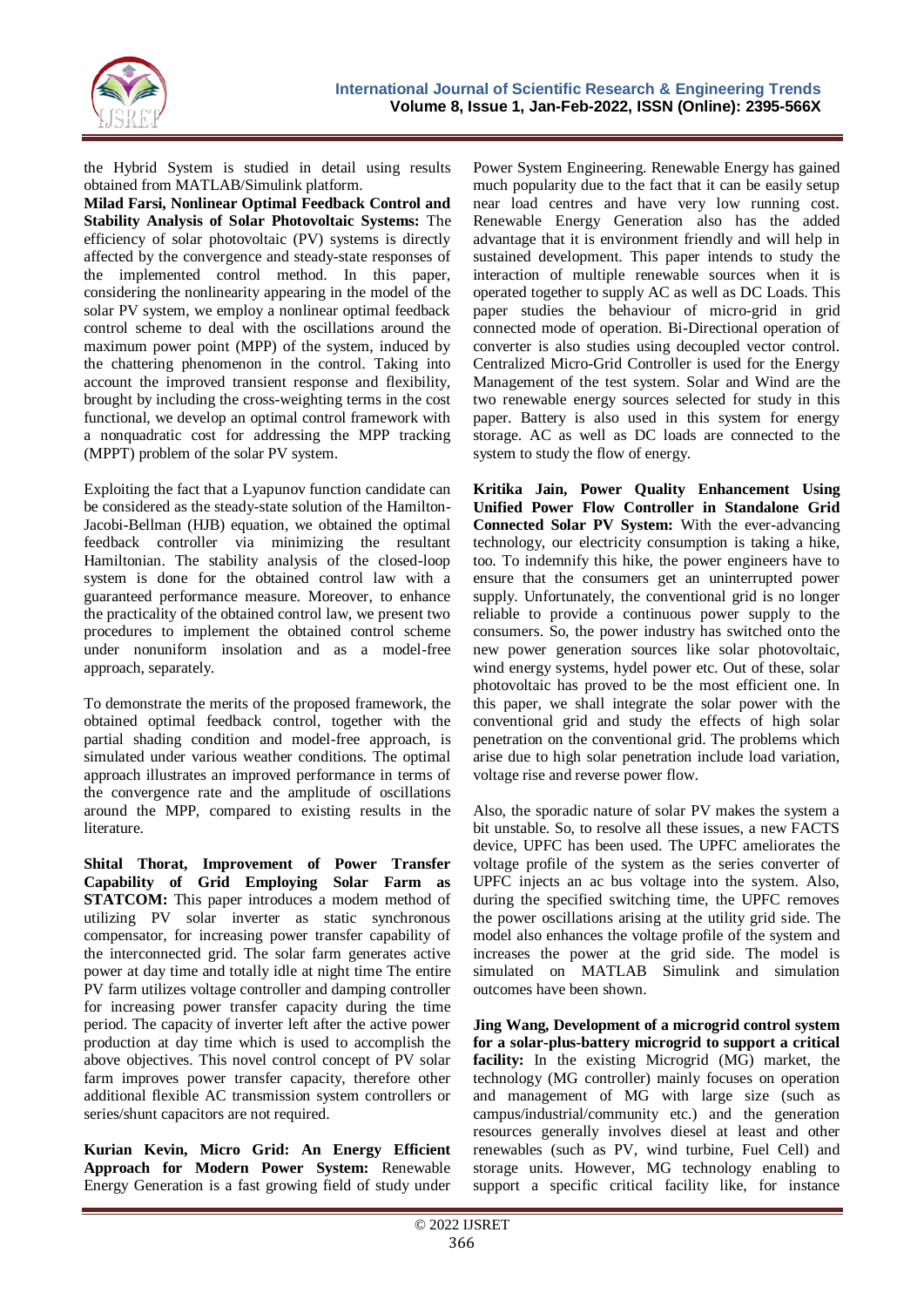

hospital, police and fire department, wastewater etc., is overlooked due to the fact that an UPS unit or standalone generator is always used as a backup power supply and there is no real operation and management for this critical facility. With the integration of renewables in particular PV in this critical facility, it is essential to develop a suitable MG control system offering a completely autonomous and self-sustained MG System. This communication paper presents a GE MG solution aiming to develop a MG control system for a small battery-based (Solar-Plus-Storage) MG to support any critical facility with increasing penetration of PV. The expected outcome is to provide some industrial insights and engineering construction experience for Solar-Plus-Storage type of MGs.

**Priyanka R. Yelpale, New control strategy for grid integrated PV solar farm to operate as STATCOM:** This paper presents a new control strategy for grid integrated PV solar farm so that it can operate as STATCOM, for increasing grid power transfer capacity. Solar plants produce active power during day and are totally inactive in nights. The whole ratings of PV Farm remain inactive during night, which are utilized with the help of voltage and damping control to increase power transfer capacity. The inverter capacity left after the real power production is used to perform above objective. This new proposed strategy of PV system improves the power transmission capacity, for which other expensive alternatives are used for example series or shunt capacitor or other separate controllers of flexible AC transmission system.

**Mohamed Azab, DC power optimizer for PV modules using SEPIC converter:** In this paper an instantaneous maximum power extraction scheme is proposed as a PV power optimizer. The presented power harvesting scheme is rely on a weather-based power forecasting model in which the instantaneous value of the maximum power that should be extracted from the individual PV module is computed. The control unit of the proposed dc power optimizer is composed of a PI power controller and a PWM unit driving a SEPIC converter as a power conditioner. The chopper duty cycle is continuously adjusted such that the PV module is forced to operate near the maximum power point that is determined from the online measurements of the meteorological data model. The system is studied under both steps down and step up modes of operation permitted by the SEPIC converter.

The proposed scheme is investigated under different patterns of solar irradiance. The obtained results indicate both fast transient response and the good accuracy with low computation complexity due to the simple meteorological data model of the PV module. Compared with the commonly used perturb and observe (P&O) technique, the proposed scheme has better performance in terms of lower peak-peak power ripple. However, it has

relatively lower tracking efficiency of (1-2)% due to the intentional reduction in the reference power signal to guarantee the fact that the actual harvested PV power can't exceed the reference value determined by the weather based model. The application area of the proposed scheme would be extended from a dc power optimizer for an individual PV to include microgrid applications, where commercially available temperature and solar irradiance transducers can be embedded with the distributed control unit of the SEPIC converter without dramatic increase to the initial cost of the overall system.

**Ubaid U. Khan, Design and implementation of a lowcost MPPT controller for solar PV system:** In this paper a maximum power point tracking (MPPT) algorithm using perturb and observe (P&O) method is discussed in order to improve the efficiency of the solar photovoltaic (PV) system. The magnificence of this method is the fact that it retains the value of the previous state and iterates for the future values of the system state. Comparing the past and the present states, the one which has more output power will be selected. ATMEGA328 microcontroller is used for constant voltage PWM control which is modulated by using a Buck-Boost converter.

This control observes the panel voltage and sets the duty cycle according to the input voltages from the solar panel. As the input voltage of the solar panel increases, the duty cycle decreases and vice versa to keep the output voltage constant. We have designed a low-cost solution which will optimally convert the solar DC voltage to an AC voltage to be used in home appliances.

**Stefano Leonori, Multi objective optimization of a fuzzy logic controller for energy management in microgrids:** This paper presents a novel power flow optimization strategy in Micro Grids (MGs) connected to the main grid. When the MG includes stochastic energy sources, such as photovoltaic and micro eolic-generators, it is very useful to rely on Energy Storage Systems (ESSs) to buffer energy. In fact, an ESS can be employed to perform several functionalities, related to different user requirements, such as power stability, peak shaving, optimal energy trading, etc.

The Energy Management System is based on a Fuzzy Logic Controller (FLC) optimized by a Multi-Objective Genetic Algorithm in order to maximize both the total profit in energy trading with the main grid and the State of Health (SOH) of the ESS. The FLC manages the neat aggregate energy deficit and surplus inside the MG, analyzing in real time the state of the MG (aggregated energy demand and production, State of Charge of the ESS, energy sale and purchase prices).

The FLC is tested on a MG composed by a photovoltaic solar generator, a domestic user and a Li-ion battery. A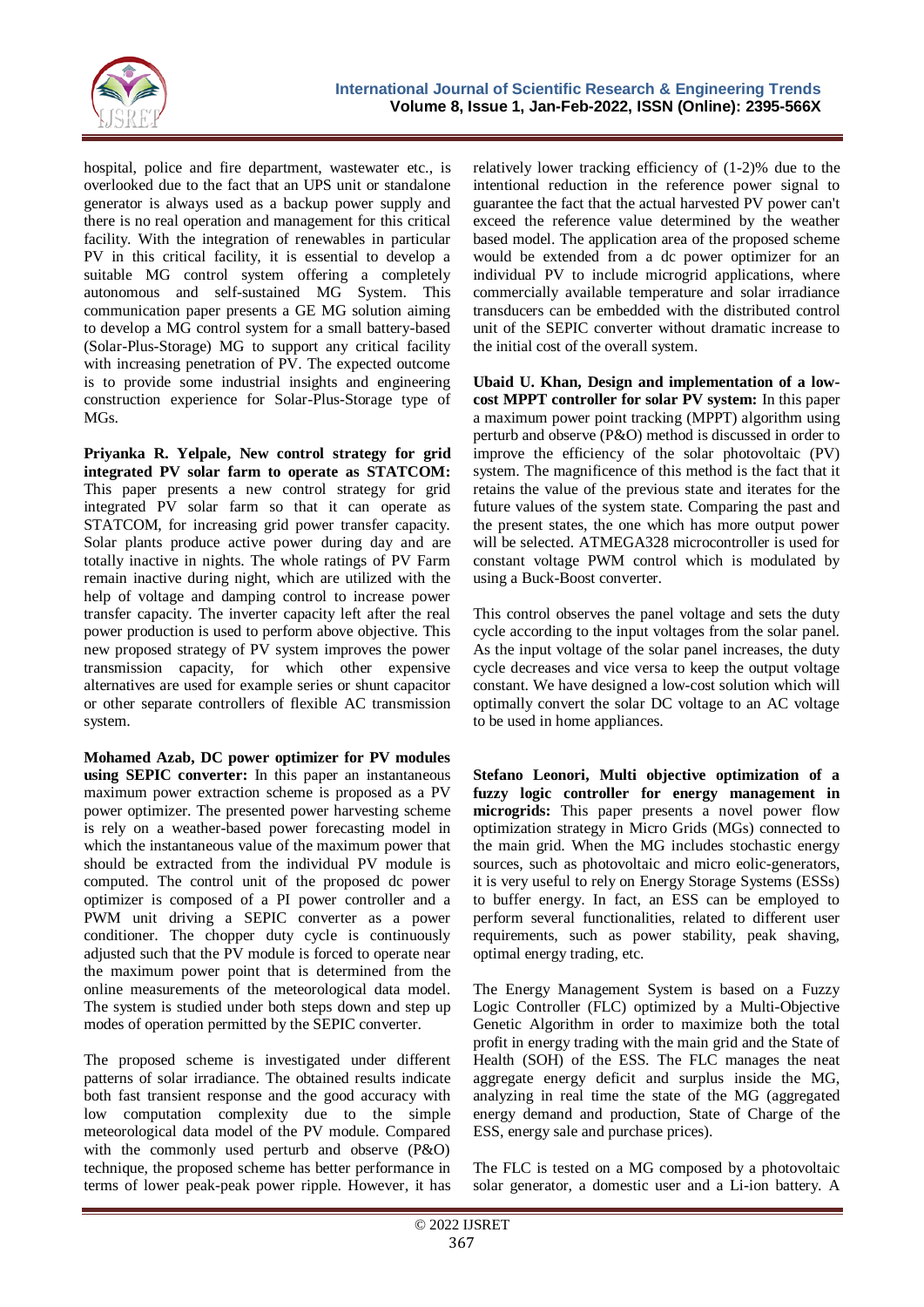

multi-objective genetic algorithm is in charge to find the set of solutions on the Pareto front. The results are compared with the same FLC optimized by a monoobjective Genetic Algorithm (GA) minimizing in a first case only the total profit and in the second case a convex linear combination of the total profit and a measure of the battery stress.

**Hesamaldin Maleki, Coordinated control of PV solar system as STATCOM (PV-STATCOM) and Power System Stabilizers for power oscillation damping:** This paper presents a novel control of PV solar farm as a STATCOM (PV-STATCOM) coordinated with Power System Stabilizers (PSSs) for damping of electro mechanical oscillations in a power system. A two-area power system with a 150 MW PV solar plant connected at the midpoint of the tie line is simulated in PSCAD/ EMTDC software. During contingencies, the capacity of the PV inverter remaining after real power generation is utilized for dynamic reactive power exchange to accomplish power oscillation damping.

The advantage of master-slave feature in PSCAD/EMTDC software is utilized for performing the optimization and controller coordination. It is demonstrated that a coordinated control of PV-STATCOM and PSS can effectively enhance the damping of power oscillations, leading to higher power transfers in lines. This novel control of PV solar farms will result in a more optimal utilization of the expensive PV system asset for grid stabilization and enhancement of power transmission capability.

**Radak Blange, MPPT of solar photovoltaic cell using perturb & observe and fuzzy logic controller algorithm for buck-boost DC-DC converter:** Solar Photovoltaic (PV) power keeps changing with solar insolation(S) and ambient temperature (T) because PV cell exhibits nonlinear current-voltage characteristic. So the Maximum Power Point (MPP) varies with the changing S and T. However with the advancement of power electronics converter technology, it is now possible to operate the PV power at its MPP in order to improve the overall efficiency. This paper presents maximum power point tracking (MPPT) based on Perturb & Observe (P&O) and Fuzzy Logic Controller (FLC) for PV with dc-dc buck boost converter for the purpose of performance evaluation and comparison analysis thereof.

Both the algorithms were simulated in MATLAB-Simulink with 100W PV module (Solar Alpex Panel 1552P-3613G-166109) connected to buck-boost dc-dc converter. The results of simulation and analysis indicate that the proposed FLC algorithms provide better MPP than that of conventional P&O method. FLC algorithms significantly improve the efficiency of MPPT and provide faster responses particularly during fast changing environmental conditions besides the fact that it is simple

and can be implemented with PIC Microcontroller or FPGA.

**Sayantani Dey, Fuzzy based optimal load management in standalone hybrid solar PV/Wind/Fuel Cell generation system:** Sustainable and eco-friendly nature of renewable energy resources render them the best alternatives to conventional fossil fuels. The project proposes analysis and study of Photovoltaic-Wind-Fuel Cell hybrid system for distributed generation system for a remote residential load. A fuzzy logic controller is designed to extract maximum power from both solar and wind energies, which deliver maximal power to a fixed voltage DC bus which then supplies the load, while the surplus power is fed to the electrolyzer which generates hydrogen for the fuel cells and the batteries.

Simulation results prove the efficacy of the fuzzy logic controller and establish the fact that these renewable resources can be a viable solution to distributed production of electricity for standalone applications at inaccessible remote locations.

**Rajiv K. Varma, New Control of PV Solar Farm as STATCOM (PV-STATCOM) for Increasing Grid Power Transmission Limits During Night and Day:** This paper presents a novel concept of utilizing a photovoltaic (PV) solar farm inverter as STATCOM, called PV-STATCOM, for improving stable power transfer limits of the interconnected transmission system. The entire inverter rating of the PV solar farm, which remains dormant during nighttime, is utilized with voltage and damping controls to enhance stable power transmission limits. During daytime, the inverter capacity left after real power production is used to accomplish the aforementioned objective. Transient stability studies are conducted on a realistic single machine infinite bus power system having a midpoint located PV-STATCOM using EMTDC/PSCAD simulation software.

The PV-STATCOM improves the stable transmission limits substantially in the night and in the day even while generating large amounts of real power. Power transfer increases are also demonstrated in the same power system for: 1) two solar farms operating as PV-STATCOMs and 2) a solar farm as PV-STATCOM and an inverter-based wind farm with similar STATCOM controls. This novel utilization of a PV solar farm asset can thus improve power transmission limits which would have otherwise required expensive additional equipment, such as series/shunt capacitors or separate flexible ac transmission system controllers.

**S. Kalika, Designing and implementation of MPPT controller for varying radiance in solar PV system:** Photo voltaic power generation has an important role to play due to the fact that it is a green source. After their installation they generate electricity from the solar irradiation without emitting greenhouse gases. Electrical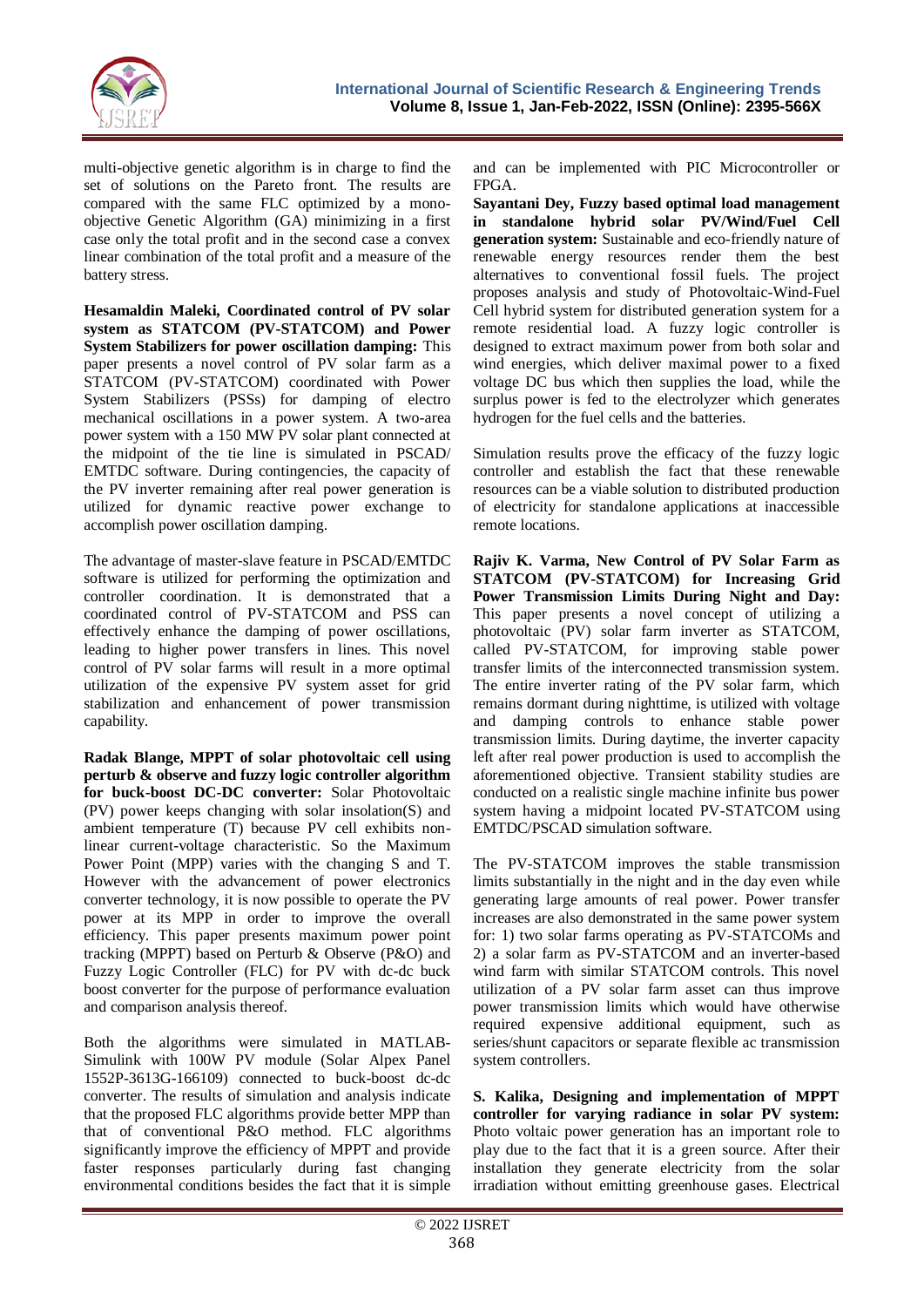

energy presently comprises about fifteen percent of energy demand in the world, but this percentage is considerably higher for developed societies and tends to increase. Electricity consumption is strongly correlated with economic growth; economic growth allows further use of electric appliances which in turn increases electricity demand. The output power produced by photovoltaic systems is directly related to the amount of solar energy acquired by the system, and so it is extremely important to track the sun's position according to its trajectory with accuracy. In this paper the deigning and implementation of a solar tracker is explained which is using a stepper motor and light sensor and automatically follows sun's trajectory.

This tracker can be used for increasing power collection efficiency by tracking the sun. An MPPT solar tracking system has been designed, implemented and presented in this paper.

**Ravi Seethapathy, Novel nighttime application of PV solar farms as STATCOM (PV-STATCOM):** Photovoltaic solar farms generate power only during daytime and remain completely idle during the nights. This paper presents a novel technology of utilizing Photovoltaic (PV) Solar Farms in the nighttime. New controls are developed for the solar farm inverters to operate as STATCOM - a Flexible AC Transmission System (FACTS) Controller, using the entire inverter capacity in the night for accomplishing various power system objectives, such as voltage regulation, improvement of power transfer capacity, load compensation, etc.

During the daytime, the same objectives can be achieved to a substantial degree with the inverter capacity remaining after real power generation. This technology is termed PV-STATCOM. Two novel applications of solar farms operating as PV-STATCOM in realistic transmission and distribution systems are presented in this paper. These are: i) Improving power transfer capacity of transmission lines. And ii) Increasing the connectivity of neighbouring wind farms.

## **V. CONCLUSION**

This paper presents a literature review of the recent developments and trends bearing on Grid Connected photovoltaic Systems (GCPVS). In countries with high penetration of Distributed Generation (DG) resources, GCPVS are shown to cause accidental stress on the electrical grid. A review of the prevailing and future standards that addresses the technical challenges related to the growing variety of GCPVS is bestowed.

Maximum power point tracking (MPPT), solar following (ST) and also the use of rework less inverters will all result in high potency gains of electrical phenomenon (PV) systems whereas guaranteeing least interference with the

grid. Inverters that support appurtenant services like reactive power management, frequency regulation and energy storage area unit important for mitigating the challenges caused by the growing adoption of GCPVS.

### **REFERENCE**

- [1] Ahmed Hussain Elmetwaly, an Adaptive D-FACTS for Power Quality Enhancement in an Isolated Microgrid, IEEE Access (Volume: 8), DOI: 10.1109/ ACCESS.2020.2981444.
- [2] Abhilash Sen, A comparative analysis between two DPFC models in a grid connected Hybrid Solar- Wind Generation system, 2020 IEEE International Conference on Power Electronics, Smart Grid and Renewable Energy (PESGRE2020), DOI: 10.1109/ PESGR E45664.2020.9070373.
- [3] Milad Farsi, Nonlinear Optimal Feedback Control and Stability Analysis of Solar Photovoltaic Systems, IEEE Transactions on Control Systems Technology ( Volume: 28, Issue: 6, Nov. 2020), 1558-0865.
- [4] ShitalThorat, Improvement of Power Transfer Capability of Grid Employing Solar Farm as STATCOM, 2019 International Conference on Computation of Power, Energy, Information and Communication (ICCPEIC), 978-1-7281-0837-7.
- [5] Kurian Kevin, Micro Grid: An Energy Efficient Approach for Modern Power System, 2019 IEEE International Conference on Distributed Computing, VLSI, Electrical Circuits and Robotics (DISCOVER), 978-1-7281-3735-3.
- [6] Kritika Jain, Power Quality Enhancement Using Unified Power Flow Controller in Standalone Grid Connected Solar PV System, 2018 International Conference on Inventive Research in Computing Applications (ICIRCA), 978-1-5386-2456-2.
- [7] Jing Wang, Development of a microgrid control system for a solar-plus-battery microgrid to support a critical facility, 2017 IEEE Power & Energy Society Innovative Smart Grid Technologies Conference (ISGT), 978-1-5386-2889-8.
- [8] Priyanka R. Yelpale, New control strategy for grid integrated PV solar farm to operate as STATCOM, 2017 International Conference on Circuit ,Power and Computing Technologies (ICCPCT), 978-1-5090- 4967-7.
- [9] Mohamed Azab, DC power optimizer for PV modules using SEPIC converter, 2017 IEEE International Conference on Smart Energy Grid Engineering (SEGE), 978-1-5386-1776-2.
- [10] Ubaid U. Khan, Design and implementation of a lowcost MPPT controller for solar PV system, 2016 International Conference on Open Source Systems & Technologies (ICOSST), 978-1-5090-5586-9.
- [11]Stefano Leonori, Multi objective optimization of a fuzzy logic controller for energy management in microgrids, 2016 IEEE Congress on Evolutionary Computation (CEC), 978-1-5090-0623-6.